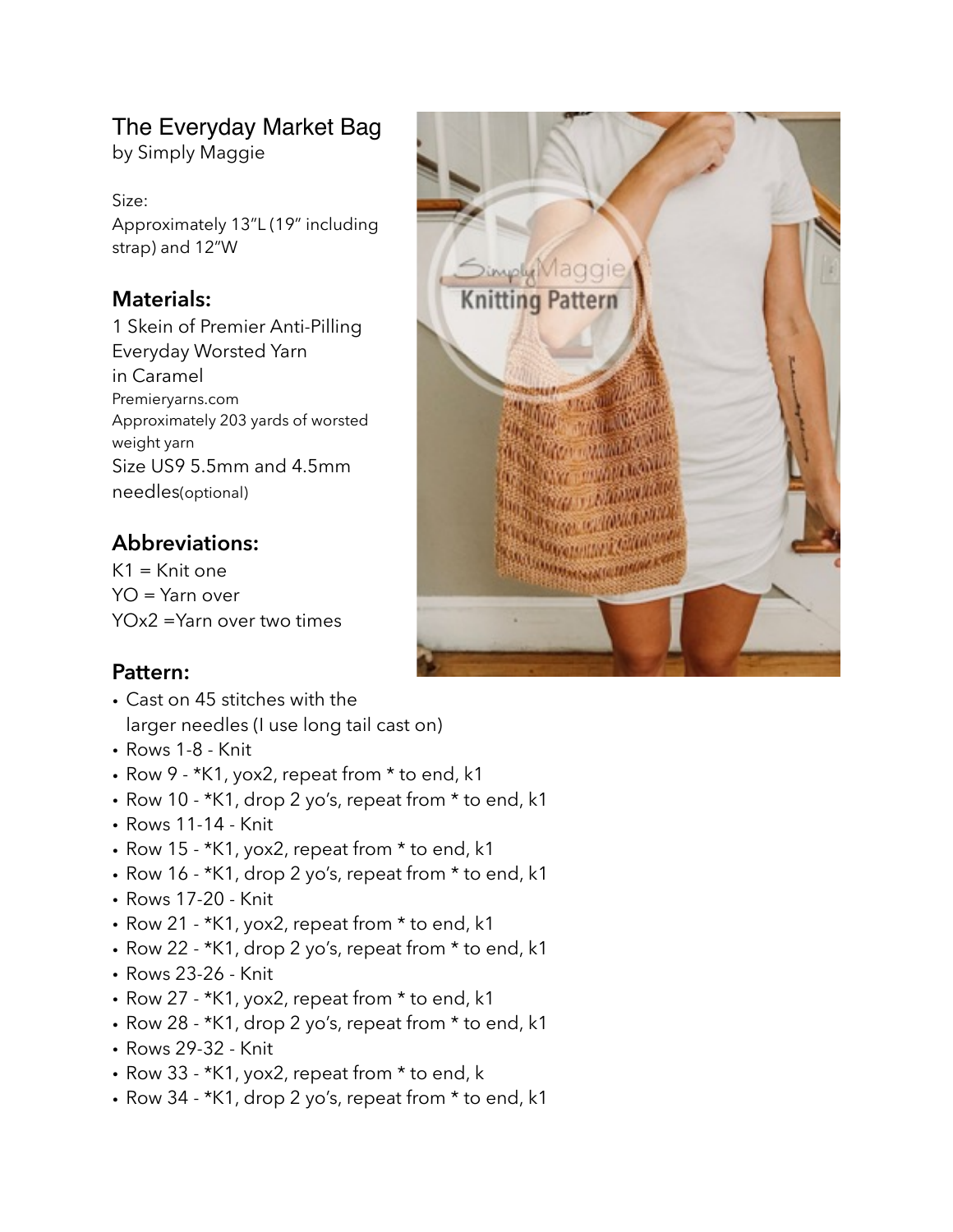- Rows 35-38 Knit
- Row 39 \*K1, yox2, repeat from \* to end, k
- Row 40 \*K1, drop 2 yo's, repeat from \* to end, k1
- Rows 41-44 Knit
- Row 45 \*K1, yox2, repeat from \* to end, k
- Row 46 \*K1, drop 2 yo's, repeat from \* to end, k1
- Rows 47-50 Knit
- Row 51 \*K1, yox2, repeat from \* to end, k
- Row 52 \*K1, drop 2 yo's, repeat from \* to end, k1
- Rows 53-78 Knit
- Row 79 \*K1, yox2, repeat from \* to end, k
- Row 80 \*K1, drop 2 yo's, repeat from \* to end, k1
- Rows 81-84 Knit
- Row 85 \*K1, yox2, repeat from \* to end, k
- Row 86 \*K1, drop 2 yo's, repeat from \* to end, k1
- Rows 87-90 Knit
- Row 91 \*K1, yox2, repeat from \* to end, k
- Row 92 \*K1, drop 2 yo's, repeat from \* to end, k1
- Rows 93-96 Knit
- Row 97 \*K1, yox2, repeat from \* to end, k
- Row 98 \*K1, drop 2 yo's, repeat from \* to end, k1
- Rows 99-102 Knit
- Row 103 \*K1, yox2, repeat from \* to end, k
- Row 104 \*K1, drop 2 yo's, repeat from \* to end, k1
- Rows 105-108 Knit
- Row 109 \*K1, yox2, repeat from \* to end, k
- Row 110 \*K1, drop 2 yo's, repeat from \* to end, k1
- Rows 111-114 Knit
- Row 115 \*K1, yox2, repeat from \* to end, k
- Row 116 \*K1, drop 2 yo's, repeat from \* to end, k1
- Rows 117-120 Knit
- Row 121 \*K1, yox2, repeat from \* to end, k
- Row 122 \*K1, drop 2 yo's, repeat from \* to end, k1
- Rows 123-130- Knit